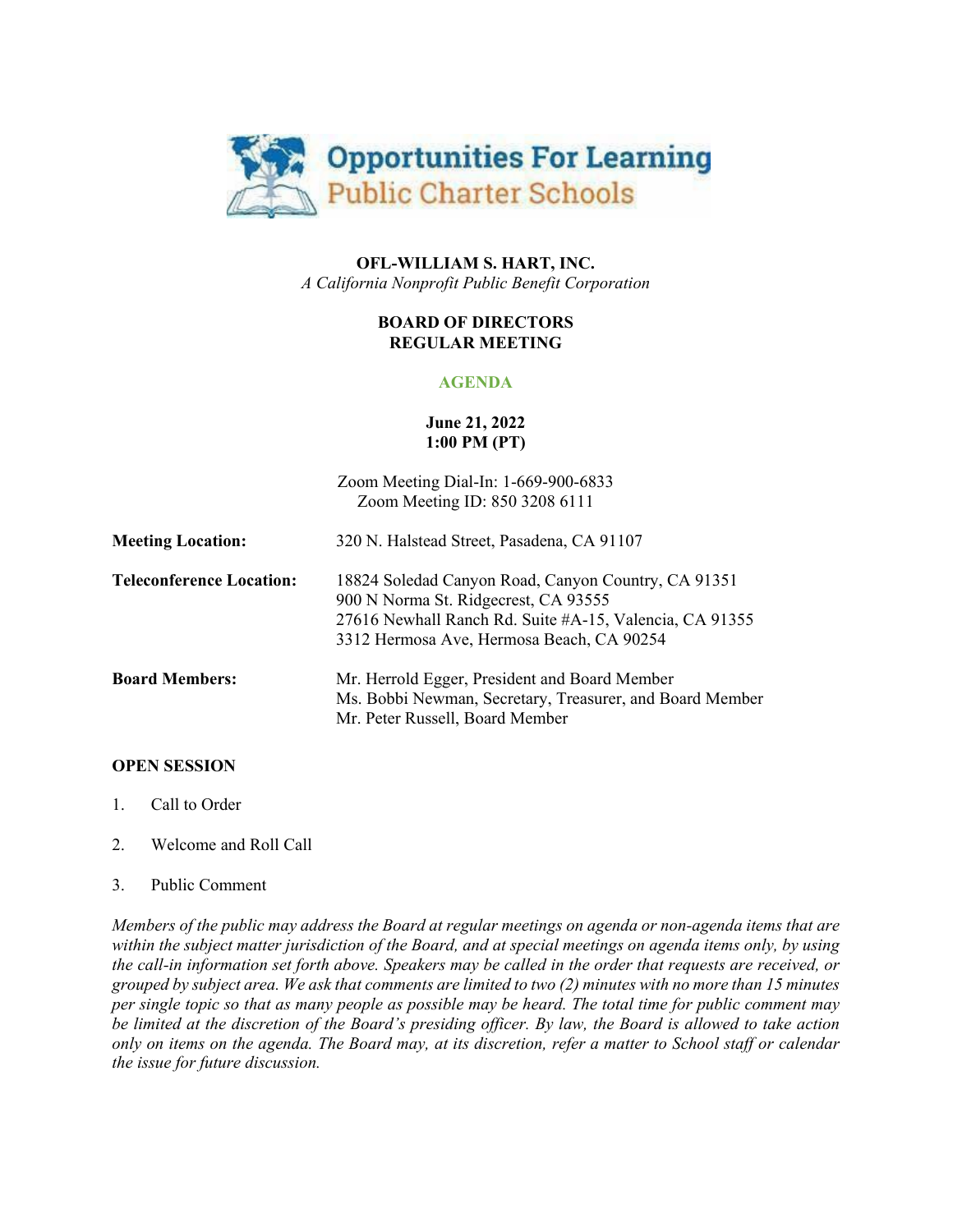4. Items for Information and/or Action

### **CLOSED SESSION**

5. CONFERENCE WITH LABOR NEGOTIATORS (Gov. Code section 54957.6.) Unrepresented employee: Principals

## **OPEN SESSION**

- 6. Public Report on Action Taken in Closed Session, if any
- 7. Items for Information and/or Action

## **A. Approval of OFL-WSH Resolution 2122-11**

A.1 OFL-WSH Resolution 2122-11 Resolution Finding That the Proclamation State of Emergency Continues to Impact the Ability to Meet Safely in Person and Declaring that the Board of Directors of OFL-William S. Hart, Inc. Will Continue to Meet Remotely in Order to Ensure the Health and Safety of Attendees (Res. 2122-11)

The Board will review and consider approval of the OFL-WSH Resolution 2122-11 Resolution Finding That the Proclamation State of Emergency Continues to Impact the Ability to Meet Safely in Person and Declaring that the Board of Directors of OFL-William S. Hart, Inc. Will Continue to Meet Remotely in Order to Ensure the Health and Safety of Attendees (Res. 2122-11).

### **B. Consent Agenda**

*All items listed under Consent Agenda are considered by the Board to be routine and consistent with approved policies and practices of the Charter School. The Board will be asked to approve all of the Consent Agenda items by a single vote unless requested by a Board member to be discussed and considered for action separately.*

- B.1 OFL-WSH Consent Log Including Principals' Time Off Requests, Credit Card Expense Reports and Additional Duties Timecards
- B.2 OFL-WSH Revised Maintenance, Retention, and Destruction of Student Records Policy
- B.3 OFL-WSH Board Meeting Calendar for Fiscal Year 2022-2023

#### **C. Information Item(s)**

| C.1 OFL-WSH Charter Update                                                    | The Board will receive the OFL-WSH Charter<br>Update.                                                      |
|-------------------------------------------------------------------------------|------------------------------------------------------------------------------------------------------------|
| C.2 OFL-WSH Update on Action Taken Under the<br>COVID-19 Resolution (1920-15) | The Board will receive the OFL-WSH Update on<br>Action Taken Under the COVID-19 Resolution<br>$(1920-15).$ |
| C.3 OFL-WSH Fall 2022 Local Indicators                                        | The Board will receive the OFL-WSH Fall 2022<br>Local Indicators                                           |
| C.4 OFL-WSH Financial Update                                                  | The Board will review the Financial Update.                                                                |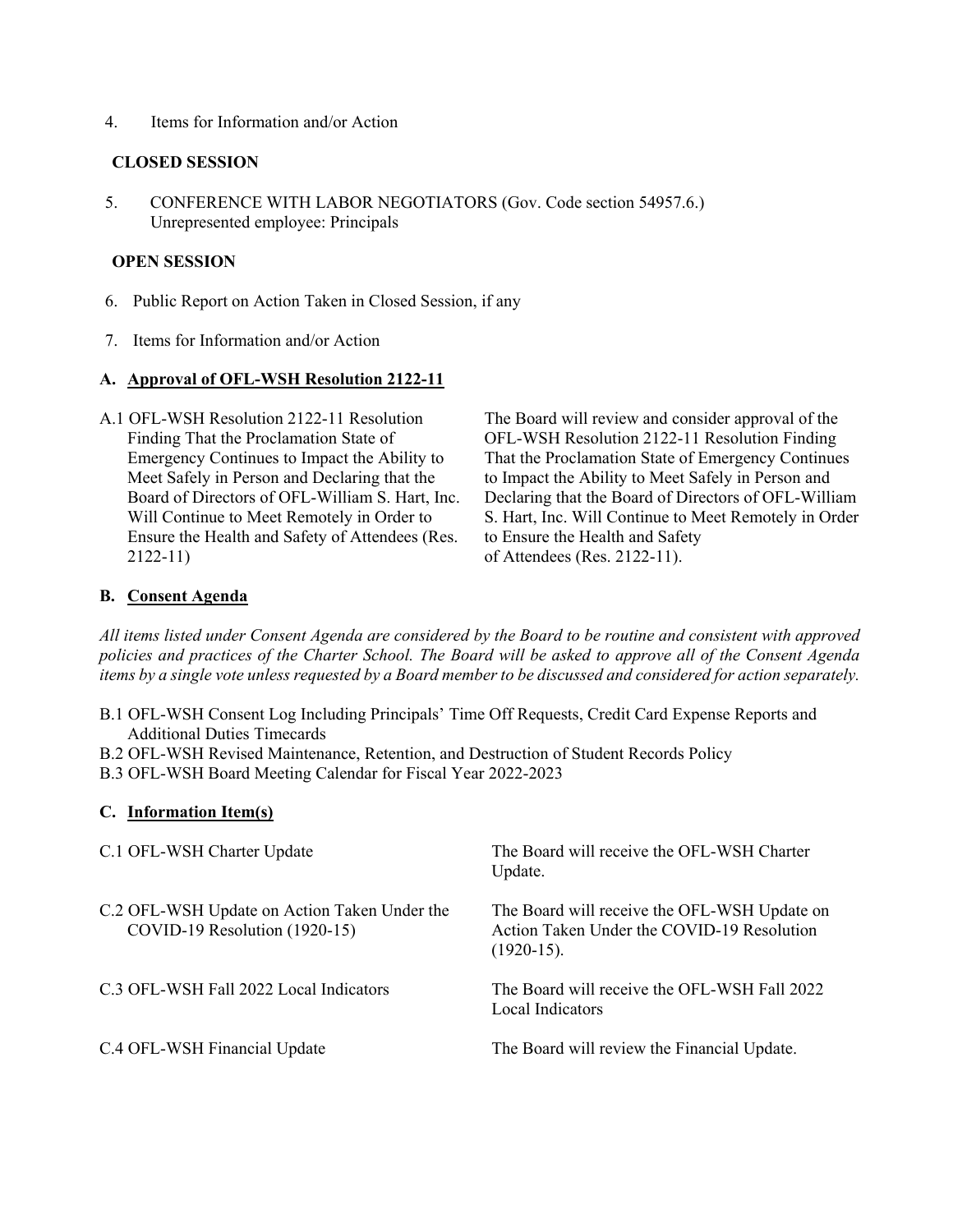- C.5 OFL-WSH Compensation Analysis and Market Range Adjustment for Staff for Fiscal Years 2022-2024
- 
- C.7 OFL-WSH Revised Mutual Agreement to Mediate and Arbitrate
- C.8 OFL-WSH Public Hearing on 2022-2023 Annual Update to Local Control and Accountability Plan (LCAP)

### **D. Action Item(s)**

- D.1 OFL-WSH 2022-2023 Local Control and Accountability Plan (LCAP) and Annual Update
- D.2 OFL-WSH IGOE Flexible Spending Account (FSA) and COBRA Administrative Services Agreement Renewal
- D.3 OFL-WSH Amended and Restated Charter Management Organization Services Agreement Between Propel, A Charter Management Group, Inc. and OFL-William S. Hart, Inc.
- D.4 OFL-WSH Summer Program Agreement Between William S. Hart Union High School District and OFL-William S. Hart, Inc.
- D.5 OFL-WSH Property Service Agreement between Lupine Properties, LLC and OFL-William S. Hart, Inc.
- D.6 OFL-WSH Revised Independent Study Policy and Master Agreement
- D.7 OFL-WSH Student Handbook for Fiscal Year 2022-2023

The Board will review the OFL-WSH Compensation Analysis and Market Range Adjustment for Staff for Fiscal Years 2022-2024.

C.6 OFL-WSH Employment Offer Letter The Board will review the OFL-WSH Employment Offer Letter.

> The Board will review the OFL-WSH Revised Mutual Agreement to Mediate and Arbitrate.

The Board will review and hold a public hearing to solicit the recommendations and comments of members of the public regarding the specific actions and expenditures proposed to be included in the annual update to the OFL-WSH Local Control and Accountability Plan (LCAP).

The Board will review and consider approval of the OFL-WSH 2022-2023 Local Control and Accountability Plan (LCAP) and Annual Update.

The Board will review and consider approval of the OFL-WSH IGOE Flexible Spending Account (FSA) and COBRA Administrative Services Agreement Renewal.

The Board will review and consider approval of the OFL-WSH Amended and Restated Charter Management Organization Services Agreement Between Propel, A Charter Management Group, Inc. and OFL-William S. Hart, Inc.

The Board will review and consider approval of the OFL-WSH Summer Program Agreement Between William S. Hart Union High School District and OFL-William S. Hart, Inc.

The Board will review and consider approval of the OFL-WSH Property Service Agreement between Lupine Properties, LLC and OFL-William S. Hart, Inc.

The Board will review and consider approval of the OFL-WSH Revised Independent Study Policy and Master Agreement.

The Board will review and consider approval of the OFL-WSH Student Handbook for Fiscal Year 2022- 2023.